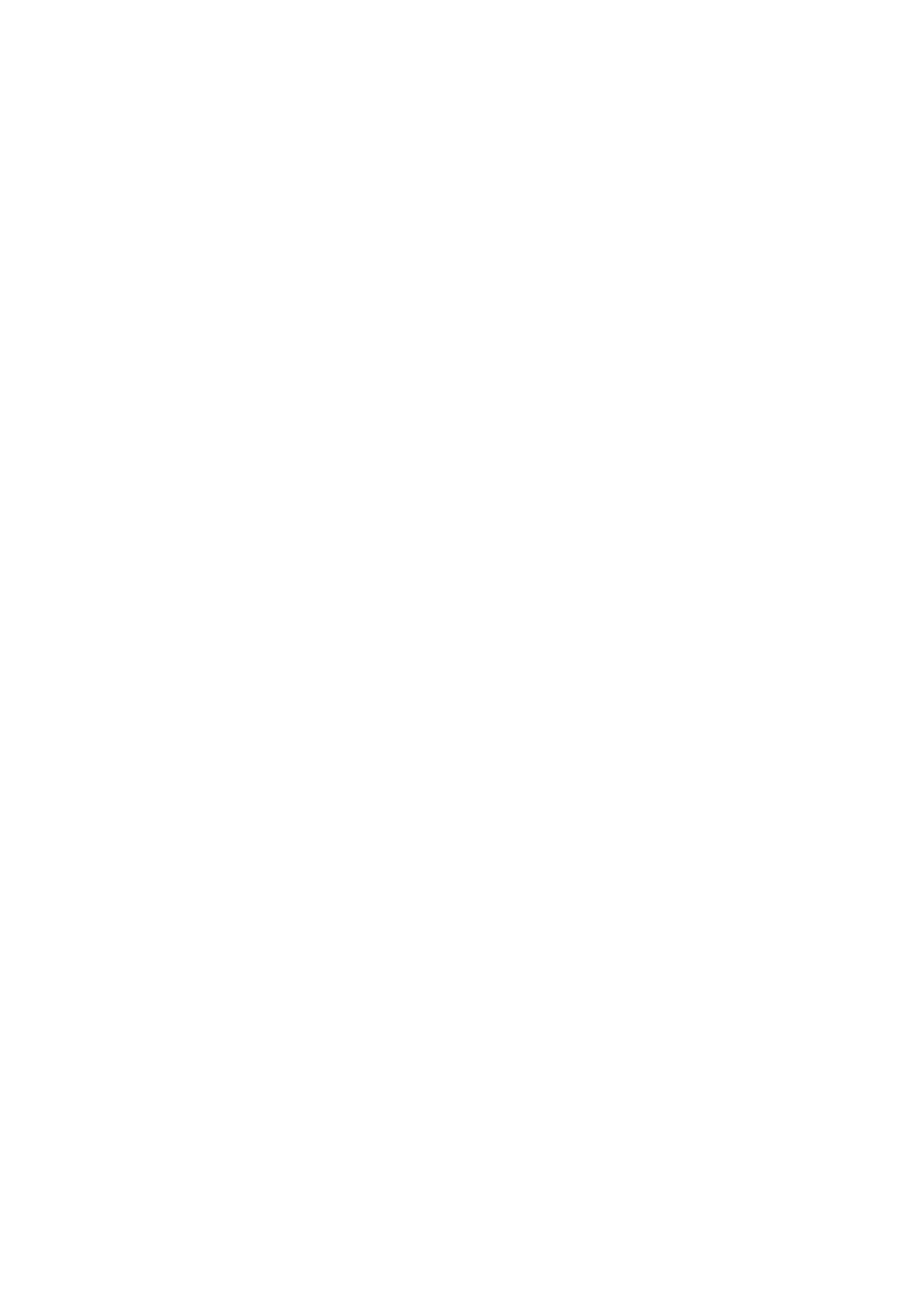#### **1 Welcome**

The Chair opened with a karakia and welcomed everyone present.

#### **2 Apologies**

There were no apologies.

## **3 Declaration of Interest**

Member P McGlashan declared his employment at Waka Kotahi later in the meeting at 11.06am.

## **4 Confirmation of Minutes**

Resolution number MT/2022/1

MOVED by Chairperson MM Meredith, seconded by Deputy Chairperson C Makoare:

That the Maungakiekie-Tāmaki Local Board:

a) confirm the ordinary minutes of its meeting, held on Tuesday, 30 November 2021, including the confidential section, as a true and correct record.

# **CARRIED**

## **5 Leave of Absence**

There were no leaves of absence.

## **6 Acknowledgements**

## **6.1 Aotearoa Tonga Relief Committee**

Resolution number MT/2022/2

MOVED by Deputy Chairperson C Makoare, seconded by Member T Woodcock:

That the Maungakiekie-Tāmaki Local Board:

- a) acknowledge and thank the Aotearoa Tonga Relief Committee and many volunteers for their work to coordinate and send supplies to the people of Tonga affected by the eruption and tsunami that devasted their country on the 15<sup>th</sup> January 2022.
- b) acknowledge and thank Auckland Council, the Mayor Phil Goff, Director of Auckland Stadiums – James Parkinson and his staff, Councillors Alf Filipaina, Richard Hill and Josephine Bartley for their support with the work of Aotearoa Tonga Relief. We thank New Zealand and the many organisations, businesses and individuals for their donations and resources to support the people of Tonga following the devastating impact of the eruption and tsunami.
- c) thank and acknowledge Blair Morrow our democracy advisor and wish him luck in his new role as the Howick Local Board advisor.
- d) acknowledge the passing of Olsen Filipaina. Olsen was a rugby league legend, who paved the way for future Pasifika and Māori rugby league athletes. He played in the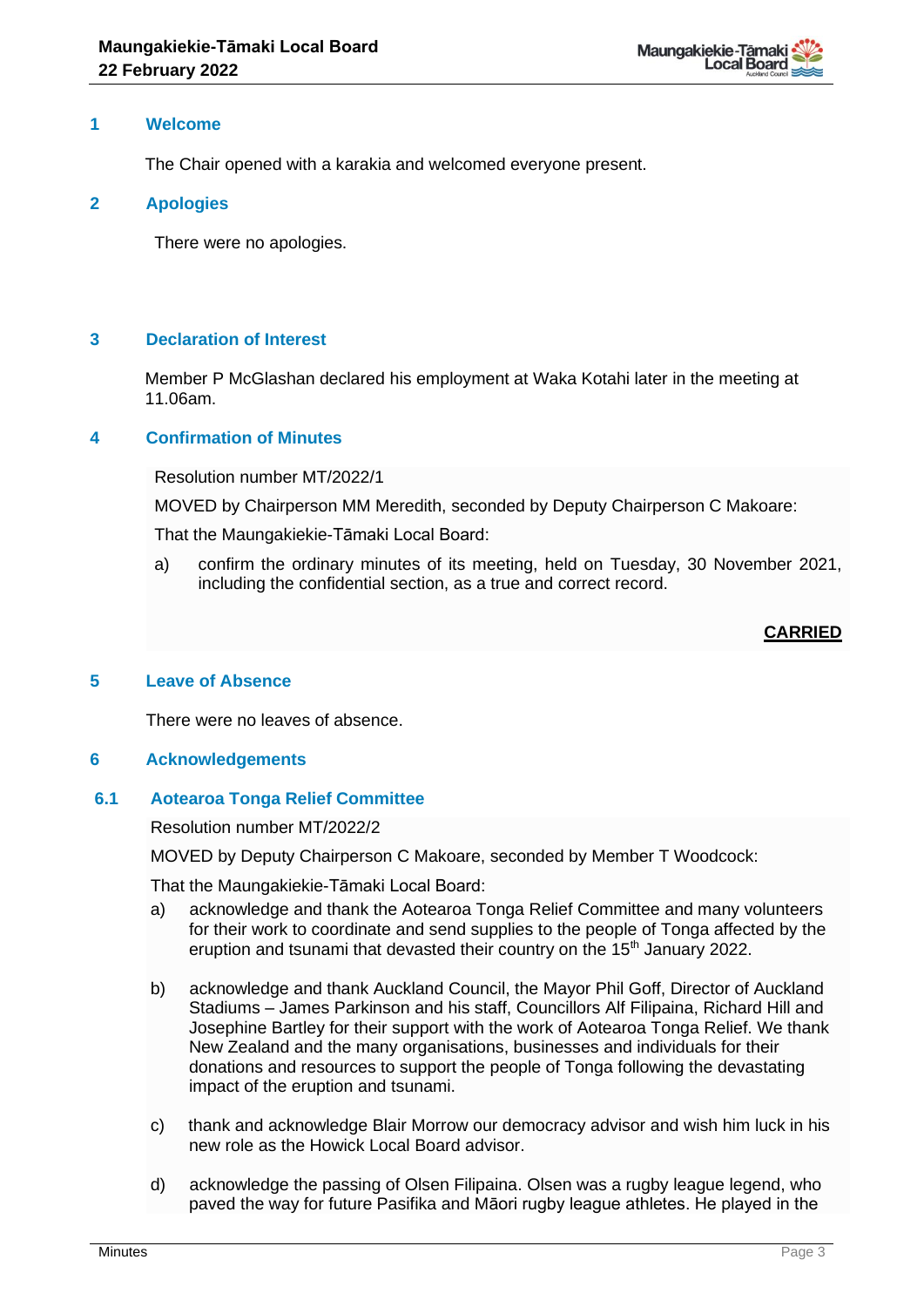

New South Wales rugby league competition in the early to mid-80s for teams such as the Balmain Tigers, Eastern Suburbs and North Sydney Bears.

#### **CARRIED**

#### **7 Petitions**

There were no petitions.

#### **8 Deputations**

#### **8.1 Thomas Murphy**

Resolution number MT/2022/3

MOVED by Deputy Chairperson C Makoare, seconded by Member D Allan:

That the Maungakiekie-Tāmaki Local Board:

a) thank Thomas Murphy for his attendance.

## **CARRIED**

## **8.2 Jeanette Thorne**

Resolution number MT/2022/4

MOVED by Chairperson M Meredith, seconded by Member D Burrows:

That the Maungakiekie-Tāmaki Local Board:

a) thank Jeanette Thorne for her attendance.

## **CARRIED**

## **9 Public Forum**

## **9.1 Amanda Wellgreen**

Resolution number MT/2022/5

MOVED by Chairperson M Meredith, seconded by Member T Woodcock:

That the Maungakiekie-Tāmaki Local Board:

a) Thank Amanda Wellgreen for her attendance.

# **CARRIED**

## **9.2 Grant Hewison**

Resolution number MT/2022/6

MOVED by Deputy Chairperson C Makoare, seconded by Member D Allan:

That the Maungakiekie-Tāmaki Local Board:

a) Thank Dr Grant Hewison for his attendance.

# **CARRIED**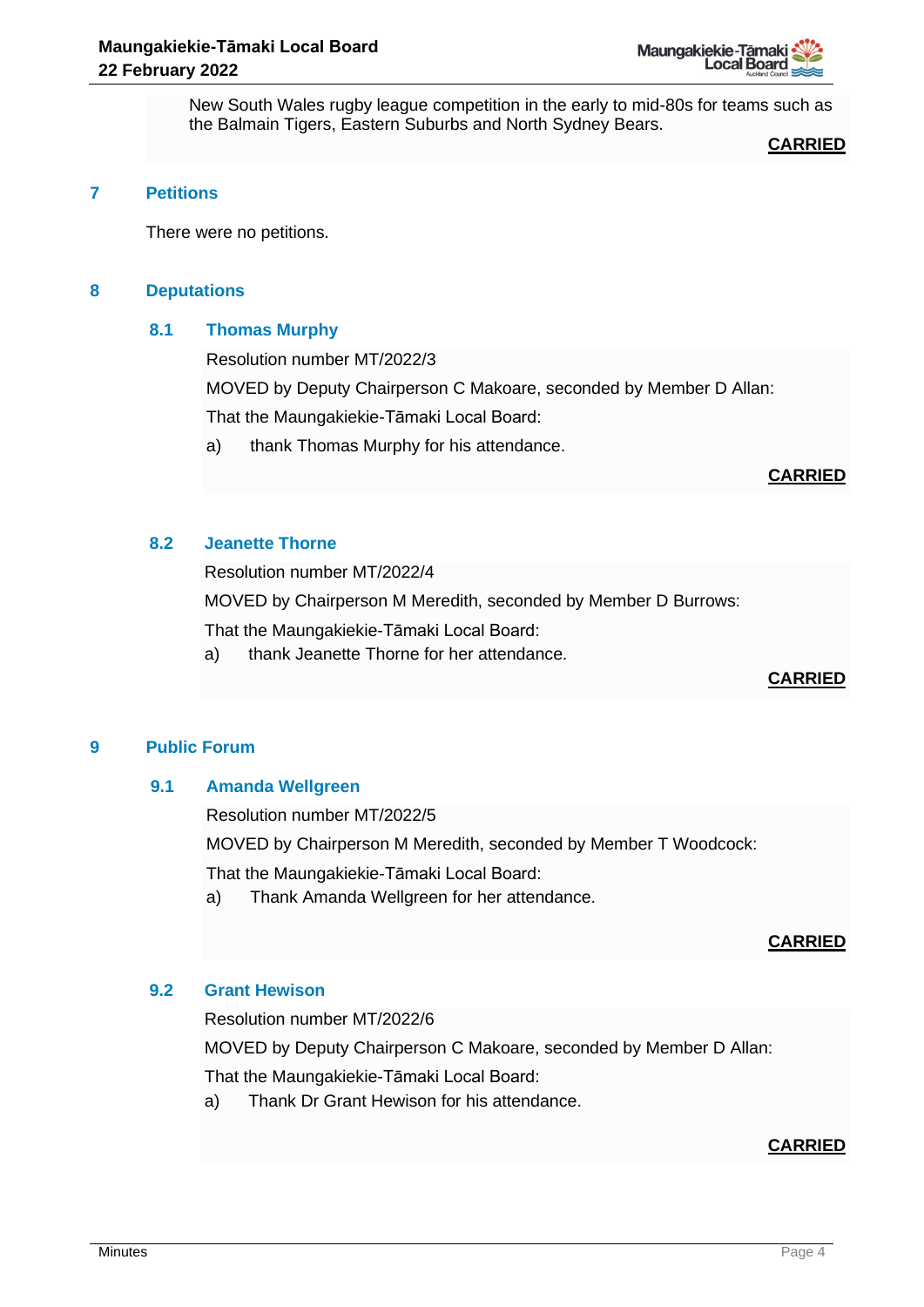#### **10 Extraordinary Business**

There was no extraordinary business.

#### **11 Governing Body Member's Update**

Resolution number MT/2022/7

MOVED by Member P McGlashan, seconded by Chairperson M Meredith:

That the Maungakiekie-Tāmaki Local Board:

a) receive the Governing Body Member's update.

## **CARRIED**

## **12 Chairperson's Report**

Resolution number MT/2022/8

MOVED by Deputy Chairperson C Makoare, seconded by Member D Burrows: That the Maungakiekie-Tāmaki Local Board:

a) receive the Chairperson's report for January 2022.

## **CARRIED**

#### **13 Board Member's Reports**

**Ngā tūtohunga Recommendation/s** There was no item.

## **14 Public feedback on proposal to make a Freedom Camping in Vehicles Bylaw 2022**

Resolution number MT/2022/9

MOVED by Member D Allan, seconded by Deputy Chairperson C Makoare:

That the Maungakiekie-Tāmaki Local Board:

- a. receive public feedback on the proposal to make a new Te Kaunihera o Tāmaki Makaurau Te Ture ā-Rohe Noho Puni Wātea ā-Waka 2022 / Auckland Council Freedom Camping in Vehicles Bylaw 2022 in this agenda report.
- b. support the general sentiment of local feedback and request consideration of proposed minor variations for local areas.
- c. support the inclusion of Gloucester Park as a prohibited area and Taumanu Reserve as a restricted area for freedom camping
- d. request that the following are considered priorities in the review of this bylaw
	- i. Safety of campers and surrounding community
	- ii. Clear communication and signage for campers and enforcement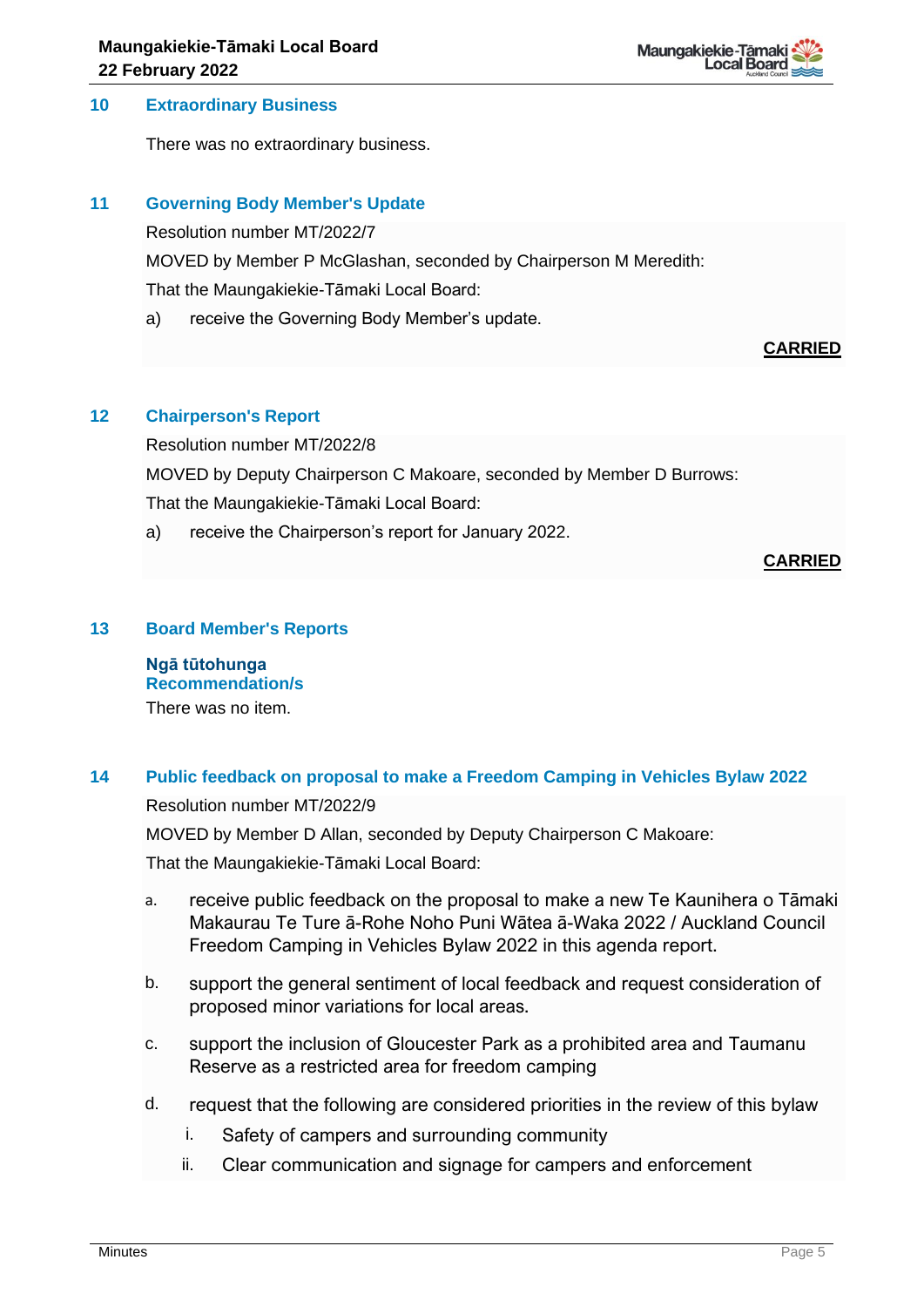e. support proactive planning around the region for safe appropriate locations for freedom camping.

## **CARRIED**

#### **15 Public feedback on proposal to make a new Signs Bylaw 2022**

Resolution number MT/2022/10

MOVED by Member D Burrows, seconded by Member T Woodcock:

That the Maungakiekie-Tāmaki Local Board:

- a. receive the public feedback on the proposal to make a new Auckland Council and Auckland Transport Ture ā-Rohe mo nga Tohu 2022 / Signs Bylaw 2022 and associated controls in this agenda report.
- b. support work that makes the bylaw clearer and easier to understand for businesses and request ensuring that it addresses:
	- i. permitted duration of temporary sales signage
	- ii. permitted distance from property for free-standing, portable signs and posters
	- iii. removal of signage after a business or similar vacates a property.
	- iv. request to have Bollard advertising added for consideration, to avoid unnecessary clutter & harmful advertising at shop entrances and other public spaces
- c. request further investigation into preventative or proactive communication and compliance measures that suit the needs of communities who may not be attracted or have easy access to reporting a complaint.
- d. request continued work around review and enforcement alcohol signage regulations, noting that alcohol signage is outside the scope of this bylaw review, but is of ongoing concern to our community.
- e. Request improved efforts to enforce existing and proposed changes to bylaws so any changes are performing as intended. Enforcement would achieve the outcomes as listed in the executive summary of the proposal, including health and safety, etc.
- f. notes the review has not addressed changes over the last five years, such as the addition of commercial advertising, and block colouring of buildings. The intention to reduce crime and increase safety by actively discouraging window shop window signage has led to more street and building signage.
- g. disagree with the proposal to exclude signage to promote entrust elections.
- h. appoint Member D Burrows and Chair Meredith to present the Board's views to the bylaw panel on the 28th March.
- i. delegate authority to the Chair to appoint replacements to the persons in h. should an appointed member be unable to present to the bylaw panel.

**CARRIED**

#### **16 Ngā Pou Taunaha o Aotearoa - New Zealand Geographic Board: recording of unofficial place names as official**

Resolution number MT/2022/11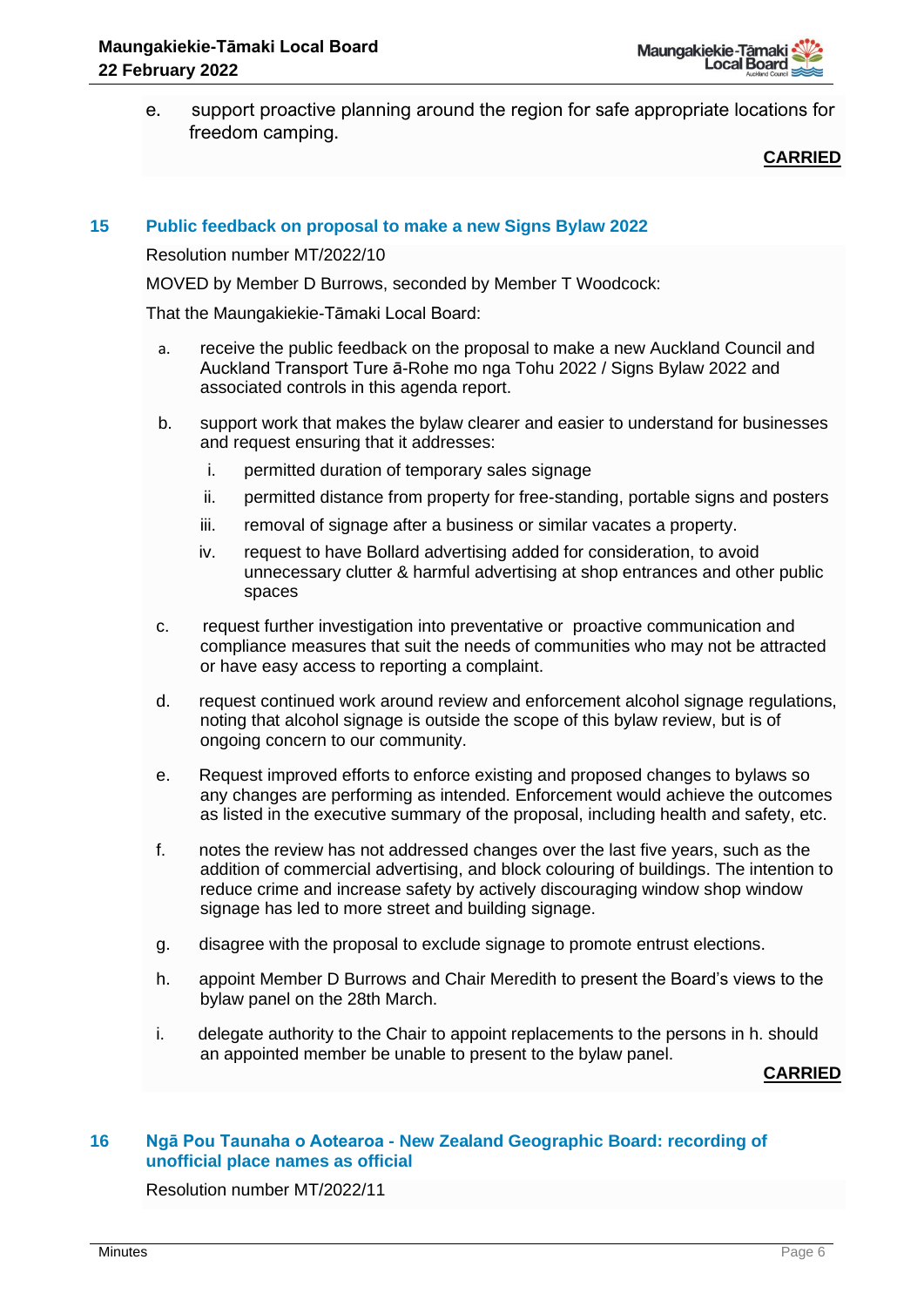MOVED by Member N Henry, seconded by Chairperson M Meredith:

That the Maungakiekie-Tāmaki Local Board:

- a) receive the report, including attachments which detail the unofficial place names in the local board area which are proposed to be made official
- b) provide feedback on place names proposed in the Maungakiekie-Tāmaki Local Board area as attached.

# **CARRIED**

#### **Attachments**

A 22 February 2022 Maungakiekie-Tāmaki Local Board - Place Names

# **17 Auckland's Water Strategy**

Resolution number MT/2022/12

MOVED by Chairperson MM Meredith, seconded by Deputy Chairperson C Makoare:

That the Maungakiekie-Tāmaki Local Board:

- a) support, in principle, the eight strategic shifts of the Water Strategy framework
- b) support work to ensure that our approach to water is integrated across Auckland's shared governance model, collaborating with our communities and other levels of government for the best outcomes.
- c) note that the Tāmaki Estuary Environmental Forum and Manukau Harbour Forum play a significant role in the wellbeing of water regionally, and request that these forum receive regional funding appropriate to their purpose.
- d) request that the role of local boards in the implementation of the Water Strategy is given due consideration and backed with appropriate resource.
- e) support prioritising the health of our estuaries and the unique water features we are privileged to enjoy across Auckland

# **CARRIED**

# **18 Māori Outcomes Annual Report - Te Pūrongo a te Kaunihera o Tāmaki Makaurau Ngā Huanga Māori 2020-2021**

Resolution number MT/2022/13

MOVED by Deputy Chairperson C Makoare, seconded by Member N Henry:

That the Maungakiekie-Tāmaki Local Board:

a) receive the annual Auckland Council Group Māori Outcomes Report: Te Pūrongo a Te Kaunihera o Tāmaki Makaurau Ngā Huanga Māori 2020-2021.

# **CARRIED**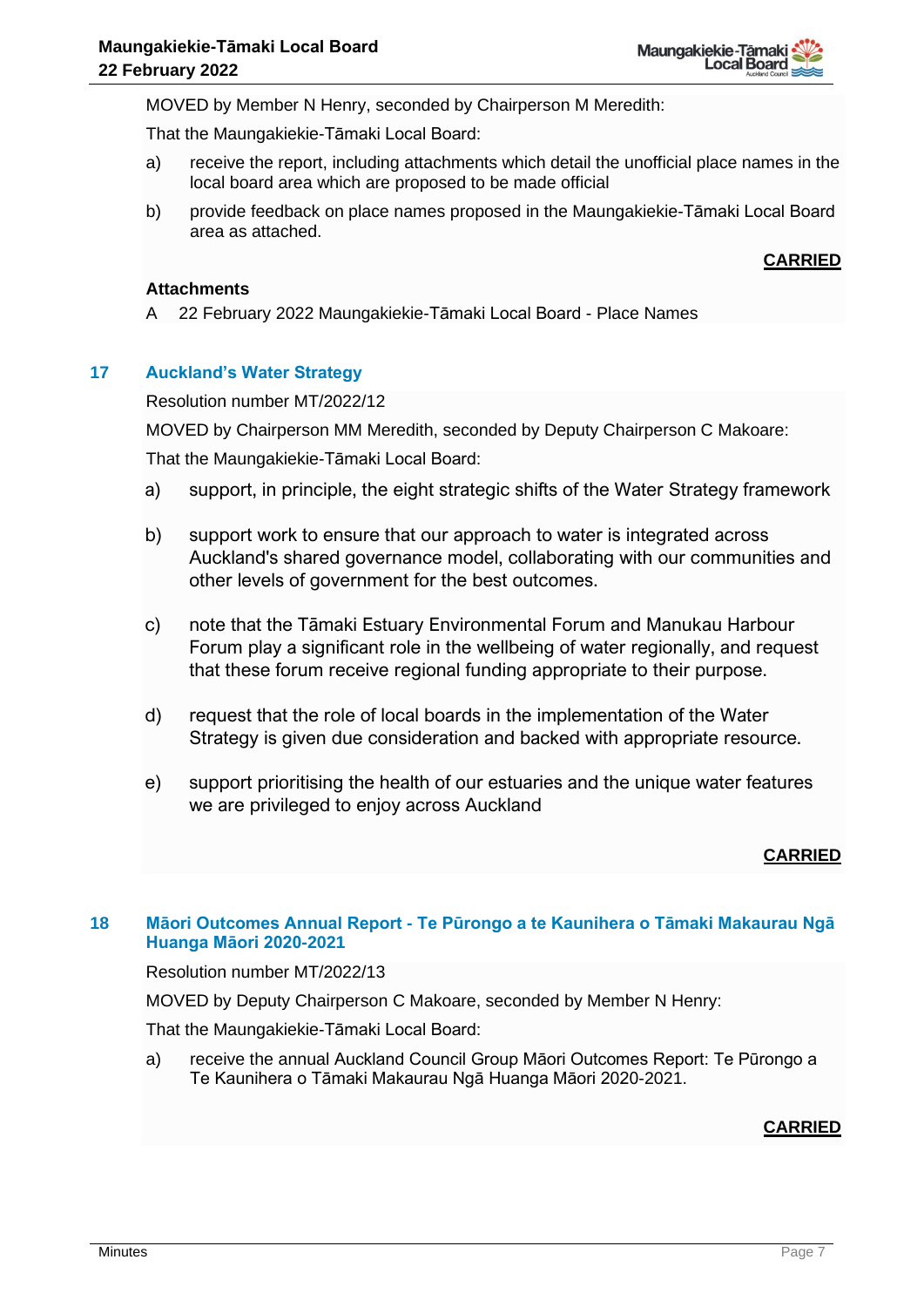

#### **19 Urgent Decision - Amendment to the Community Facilities 2021-2024 Work Programme**

Resolution number MT/2022/14

MOVED by Member P McGlashan, seconded by Deputy Chairperson C Makoare:

That the Maungakiekie-Tāmaki Local Board:

a) note the urgent decision made on 17 December 2021 to approve the change to the project 'Johnson Reserve – develop general park' in the work programme to defer the delivery of physical works to 2024/2025, and to approve the activation of 'East View Reserve – develop general park' in the work programme in the current 2021/2022 financial year.

# **CARRIED**

#### **20 Local board feedback on Transforming Aotearoa New Zealand's resource management system: Our future resource management system**

Resolution number MT/2022/15

MOVED by Member T Woodcock, seconded by Member D Allan:

That the Maungakiekie-Tāmaki Local Board:

a) note the local boards feedback on Transforming Aotearoa New Zealand's resource management system: Our future resource management system.

## **CARRIED**

## **21 Proposed amendments to the Resource Management (National Environmental Standards for Sources of Human Drinking Water) Regulations 2007 consultation document**

Resolution number MT/2022/16

MOVED by Chairperson M Meredith, seconded by Member T Woodcock:

That the Maungakiekie-Tāmaki Local Board:

- a) endorse, in principle, work to improve drinking water standards, including by improving:
	- i. how at risk water areas are delineated,
	- ii. how activities that pose risks to source water are regulated are managed, and
	- iii. protecting all registered water supplies.
- b) endorse the work council is doing to assess the proposed amendments to the National Environmental Standards for Sources of Human Drinking Water against current priorities for managing source water and delivering drinking water services across the Auckland region.
- c) develop resources to educate and inform public/local community about standards for human drinking water and sources.

#### **CARRIED**

## **22 Auckland Transport - proposed speed limit changes (Tranche 2A)**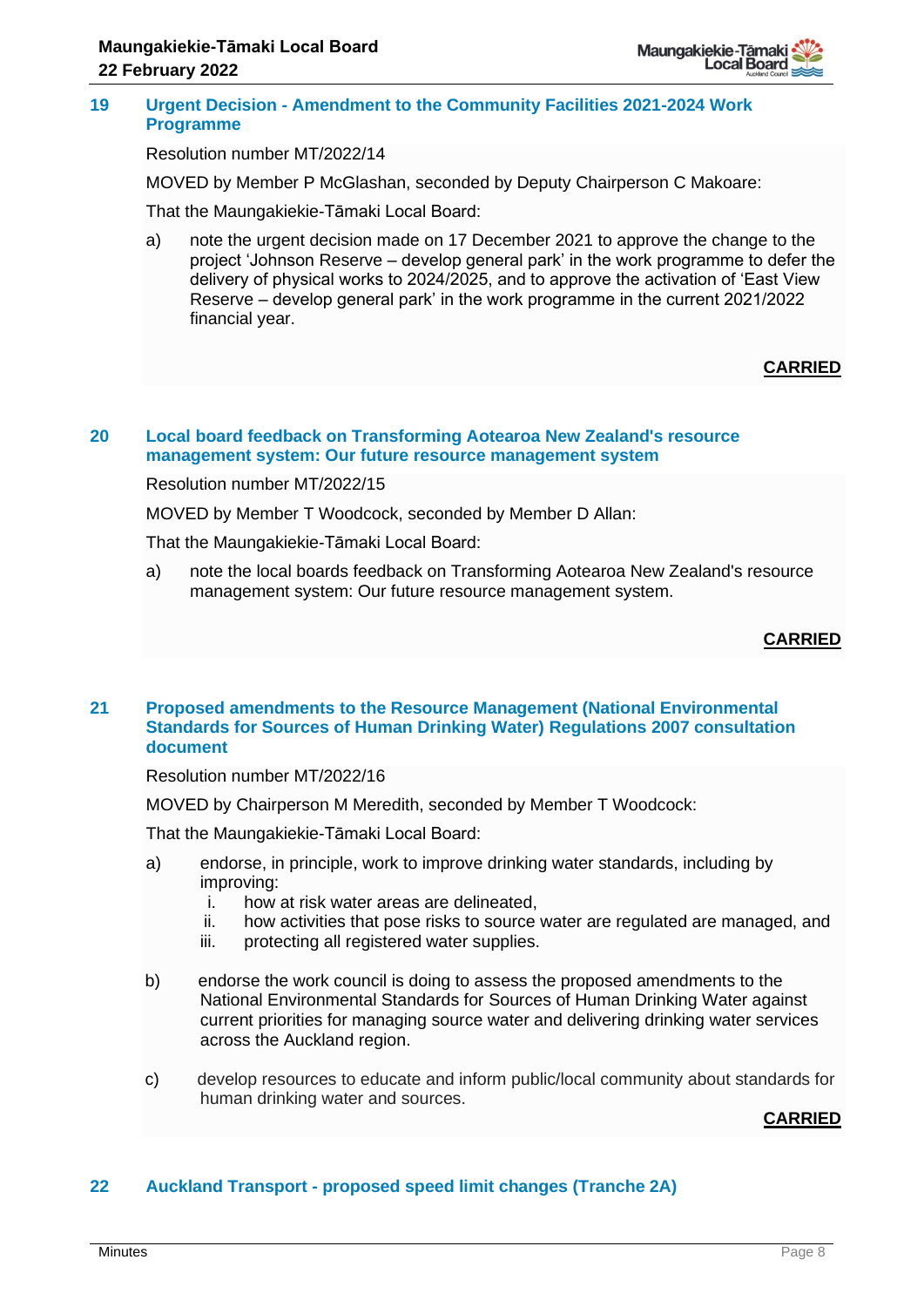Resolution number MT/2022/17

MOVED by Member N Henry, seconded by Chairperson M Meredith:

That the Maungakiekie-Tāmaki Local Board:

- a) receive the public feedback on Tranche 2a of Auckland Transport's proposed speed limit changes.
- b. endorse the Tranche 2a proposed speed limit changes.

**CARRIED**

Member P McGlashan did not vote on this item and took no part in the discussion.

#### **23 Auckland Council's Quarterly Performance Report: Maungakiekie-Tāmaki Local Board for quarter two 2021/2022**

Resolution number MT/2022/18

MOVED by Deputy Chairperson C Makoare, seconded by Chairperson M Meredith:

That the Maungakiekie-Tāmaki Local Board:

- a) receive the performance report for quarter two ending 31 December 2021.
- b) note the financial performance report in Attachment B of the agenda report will remain confidential until after the Auckland Council Group half-year results for 2021/2022 are released to the New Zealand Exchange (NZX), which are expected to be made public on or about 28 February 2022.

**CARRIED**

#### **24 Record of Maungakiekie-Tāmaki Local Board Workshops**

Resolution number MT/2022/19

MOVED by Deputy Chairperson C Makoare, seconded by Member T Woodcock:

That the Maungakiekie-Tāmaki Local Board:

a) note the local board record of workshops held on for 30 November 2021 and 3, 8, 15 February 2022.

#### **CARRIED**

#### **25 Governance Forward Work Calendar**

Resolution number MT/2022/20

MOVED by Member D Allan, seconded by Member D Burrows:

That the Maungakiekie-Tāmaki Local Board:

a) note the attached Governance Forward Work Calendar.

## **CARRIED**

#### **26 Consideration of Extraordinary Items**

There was no consideration of extraordinary items.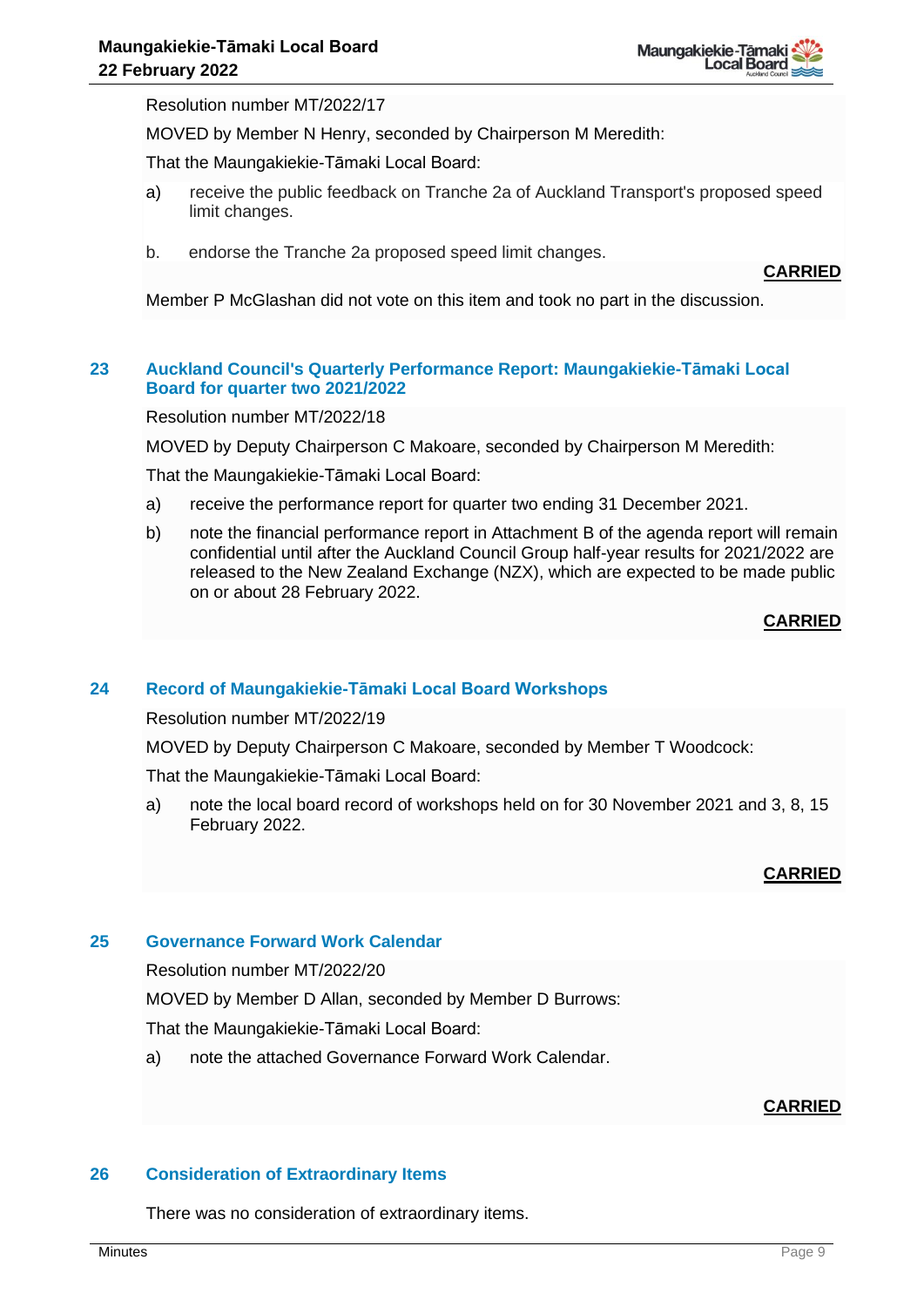# **27 Procedural item to exclude the public**

Resolution number MT/2022/21

MOVED by Chairperson M Meredith, seconded by Deputy Chairperson C Makoare:

That the Maungakiekie-Tāmaki Local Board:

a) exclude the public from the following part(s) of the proceedings of this meeting.

The general subject of each matter to be considered while the public is excluded, the reason for passing this resolution in relation to each matter, and the specific grounds under section 48(1) of the Local Government Official Information and Meetings Act 1987 for the passing of this resolution follows.

This resolution is made in reliance on section 48(1)(a) of the Local Government Official Information and Meetings Act 1987 and the particular interest or interests protected by section 6 or section 7 of that Act which would be prejudiced by the holding of the whole or relevant part of the proceedings of the meeting in public, as follows:

| Reason for passing this<br>resolution in relation to<br>each matter                                                                                                                      | Particular interest(s) protected (where<br>applicable)                                                                                                                                                                                                                                                                                                                                                                                                                                                                                                                                                                                    | Ground(s) under<br>section 48(1) for the<br>passing of this<br>resolution                                                                                                                                   |
|------------------------------------------------------------------------------------------------------------------------------------------------------------------------------------------|-------------------------------------------------------------------------------------------------------------------------------------------------------------------------------------------------------------------------------------------------------------------------------------------------------------------------------------------------------------------------------------------------------------------------------------------------------------------------------------------------------------------------------------------------------------------------------------------------------------------------------------------|-------------------------------------------------------------------------------------------------------------------------------------------------------------------------------------------------------------|
| The public conduct of the<br>part of the meeting would<br>be likely to result in the<br>disclosure of information<br>for which good reason for<br>withholding exists under<br>section 7. | $s7(2)(c)(i)$ - The withholding of the<br>information is necessary to protect<br>information which is subject to an<br>obligation of confidence or which any<br>person has been or could be compelled to<br>provide under the authority of any<br>enactment, where the making available of<br>the information would be likely to prejudice<br>the supply of similar information or<br>information from the same source and it is<br>in the public interest that such information<br>should continue to be supplied.<br>In particular, the report contains<br>commercial and industrial information<br>which may result in the disclosure. | s48(1)(a)<br>The public conduct of<br>the part of the<br>meeting would be<br>likely to result in the<br>disclosure of<br>information for which<br>good reason for<br>withholding exists<br>under section 7. |

# **C1 Quarterly Report**

# **CARRIED**

12.19pm the public was excluded.

12.37pm the public was readmitted and item 23 was considered in the open agenda. No resolutions were passed in the public excluded portion of the meeting.

12.38 pm The Chairperson thanked Members for their attendance and attention to business and declared the meeting closed.